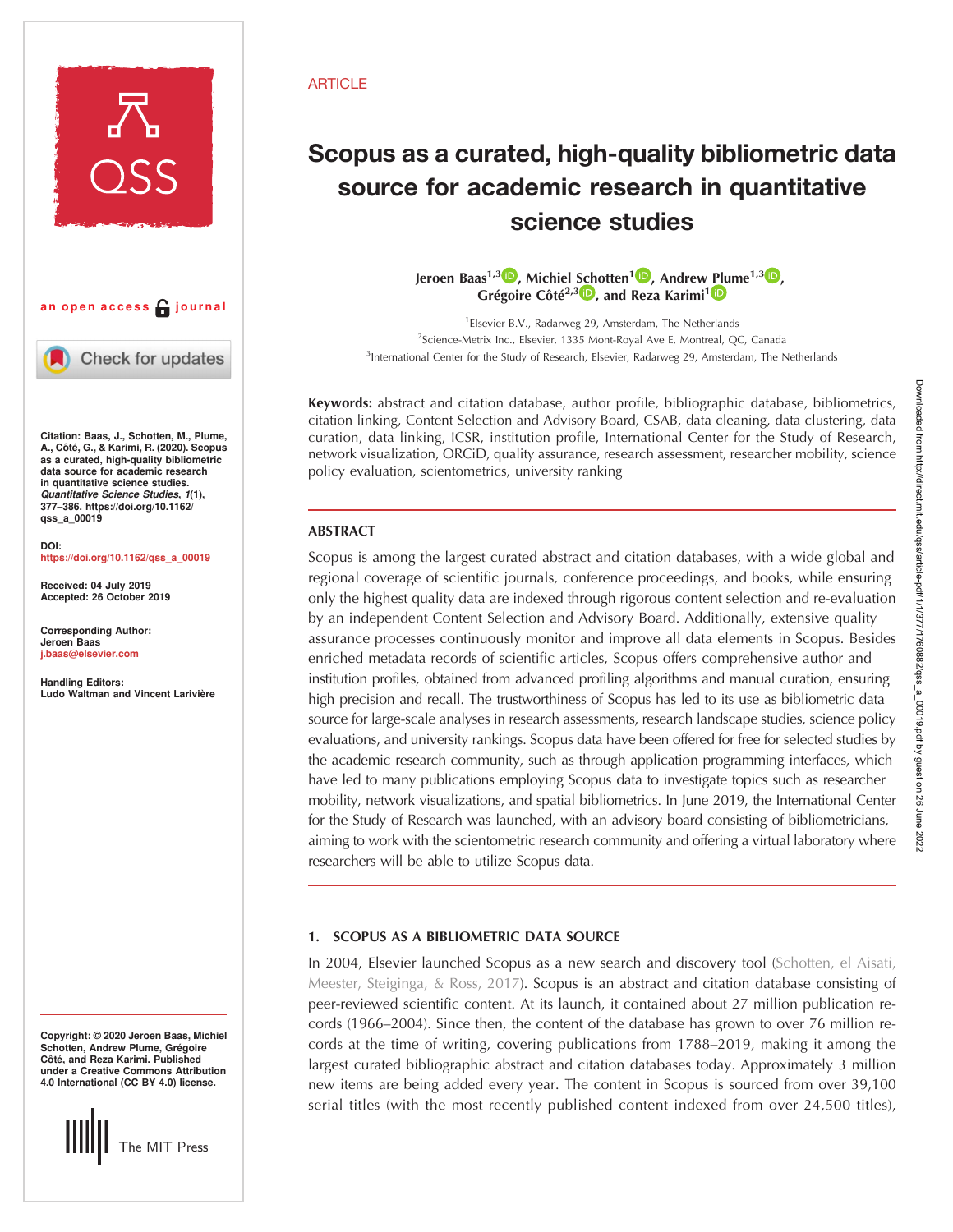<span id="page-1-0"></span>120,000 conferences, and 206,000 books from over 5,000 different publishers worldwide. Scopus is a curated database, which means that content is selected for inclusion in the database through a rigorous process: Serial content (i.e., journals, conference proceedings, and book series) submitted for possible inclusion in Scopus by editors and publishers is reviewed and selected, based on criteria of scientific quality and rigor. This selection process is carried out by an external Content Selection and Advisory Board (CSAB) of editorially independent scientists, each of which are subject matter experts in their respective fields. This ensures that only high-quality curated content is indexed in the database and affirms the trustworthiness of Scopus. In addition, Scopus being a curated database also refers to the rigorous capturing procedures, publisher agreements, and technical infrastructure in place to source the publications directly from the publishers themselves, ensuring comprehensive, complete, and accurate coverage of the serial content once it has been selected by the CSAB.

Scopus indexes many different elements of scientific publications, obtained from external publishers, such as publication title, abstract, keywords, author names and linked affiliations, references, and drug terms ([Berkvens, 2012](#page-8-0)). Content in Scopus contains publications from scientific publishers from all over the world. Elsevier, the owner of Scopus, is also a scientific publisher. About 9.9% of the serial titles (i.e., journals and book series) in Scopus are published by Elsevier (this amounts to an article share in Scopus of 17.4% between 2012 and 2018); the other 90.1% of serial titles (and 82.6% of articles, respectively) are produced by an extensive list of global publishers (Figure 1a). In addition, subject coverage of the serial titles in Scopus is quite balanced among the four main subject categories (Figure 1b). Scopus also includes non-English content, as long as an English title and abstract, as well as references in Roman script, are available.

In addition to the fields that are provided in the source data for Scopus, Elsevier further enriches the content using a variety of enhancements; citations provided in the full text are structured and clustered together and, where referencing content that is already indexed in Scopus, linked to the cited Scopus records. This allows users to view the citation count (how many times an article was cited). At the time of writing, the precision for citation linking in Scopus is measured at 99.9% and the recall is 98.3%. This means that in general, references that should be linked to Scopus records are linked in 98.3% of cases; and among all reference links, 99.9% are linked to the correct record.



Downloaded from http://direct.mit.edulqss/article-pdf/1/1/377/1760882/qss\_a\_00019.pdf by guest on 26 June Downloaded from http://direct.mit.edu/qss/article-pdf/1/1/377/1760882/qss\_a\_00019.pdf by guest on 26 June 2022

2022

Figure 1. Distribution of publishers (a) and of the four main subject categories (b) of the serial titles indexed in Scopus, rounded to whole percentage points.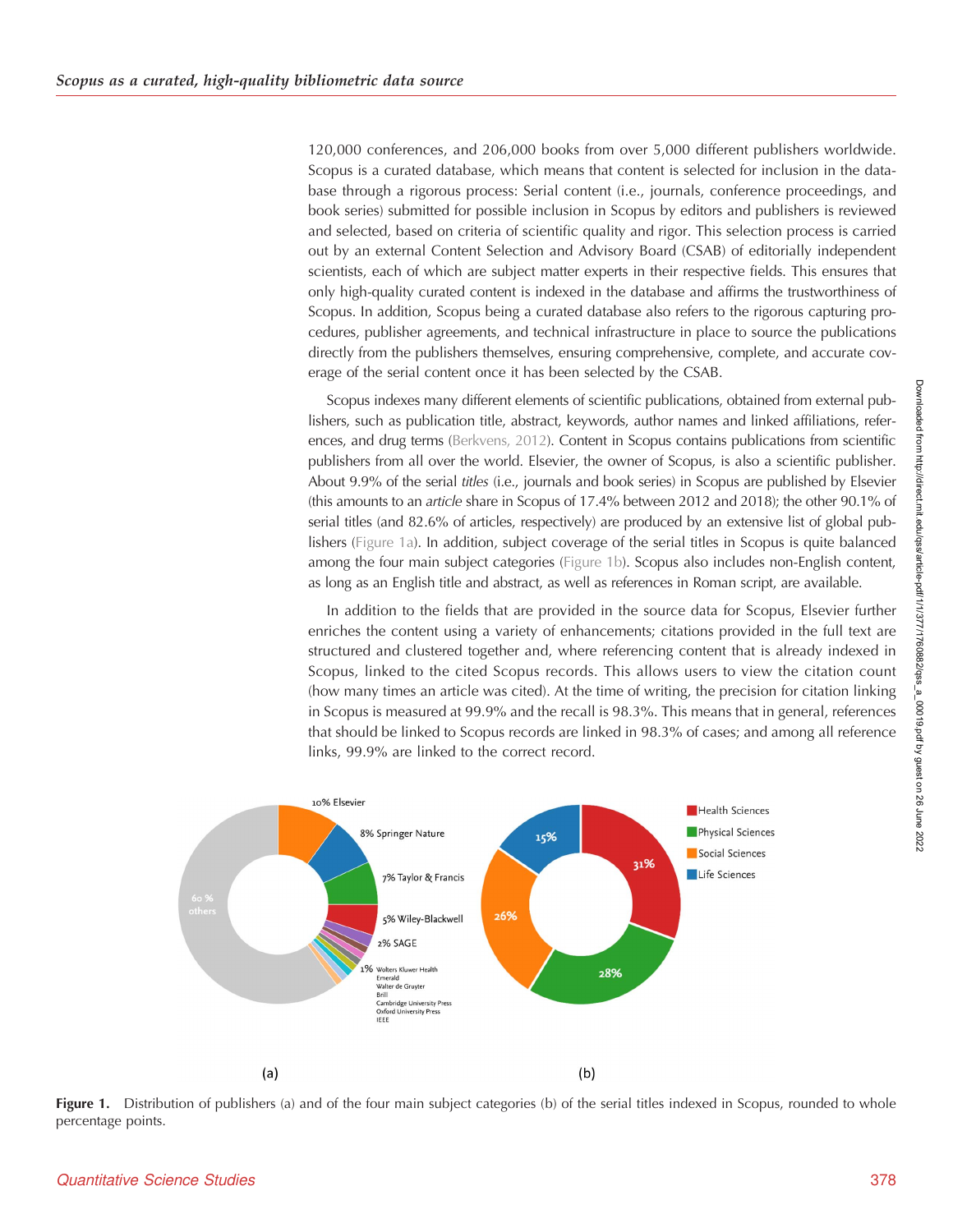Authorships in the Scopus databases are clustered into publication histories called Scopus (author) profiles. Author profiles are generated using a combination of algorithms and manual curation. Elsevier uses a "gold set" of roughly 12,000 randomly selected authors for quality assessment. This set is updated and expanded annually and is independent of sets used for tuning or training of algorithms. The end-to-end accuracy is measured continuously by several metrics. Moreover, regular spot checks are run on aspects of author profiles, such as canonical names or affiliations. Typically, accuracy metrics are averaged over authors to better represent the typical experience of users. Publications in author profiles have an average precision of 98.1% and an average recall of 94.4%. Both precision and recall are measured based on the best matching Scopus profile for a given "gold set" author. The best match is determined based on the Scopus profile containing the largest number of publications for that author (Figure 2). This overlap number divided by the total number of publications by the "gold set" author defines recall (i.e., ratio of publications captured). The same overlap number divided by the total number of publications in the Scopus profile defines precision (i.e., ratio of publications correctly assigned to the author).

A substantial number of author profiles in Scopus have been curated. Curation can be initiated through a variety of sources. A well-established process is through Open Researcher and Contributor ID (ORCID), an open, non-proprietary registry of unique, persistent author identi-fication codes ([What is ORCID?, 2018](#page-9-0)). ORCID is managed by a non-profit organization with the same name established in 2012. Researchers can export, import, or link their publications and curated metadata between Scopus and ORCID. Similarly, researchers can use a feature on [Scopus.com](http://Scopus.com) called the "Author Feedback Wizard" (AFW) to improve their author profile. Finally, yet another process that results in improved, curated Scopus author profiles is a commercial service offered by Elsevier to subscribers of its "Pure" university administration product, called Profile Refinement Service. Pure customers can opt to have their profiles refined upon request or refined every 4 months. Elsevier uses the same service to proactively refine author profiles regardless of Pure subscription whenever needed.

All above efforts combined have led to approximately 1.8 million Scopus author profiles that have been manually enhanced (Scopus index, July 2019). This total has been verified using a "manual curated" flag in the XML data of Scopus author profile records. Nonetheless, we must emphasize that Scopus creates author profiles that are being actively updated by algorithms for all



Figure 2. Schematic depicting how precision and recall are calculated for Scopus author profiles. "Author A" and "Author B" represent manually curated "gold set" lists of publications by these authors.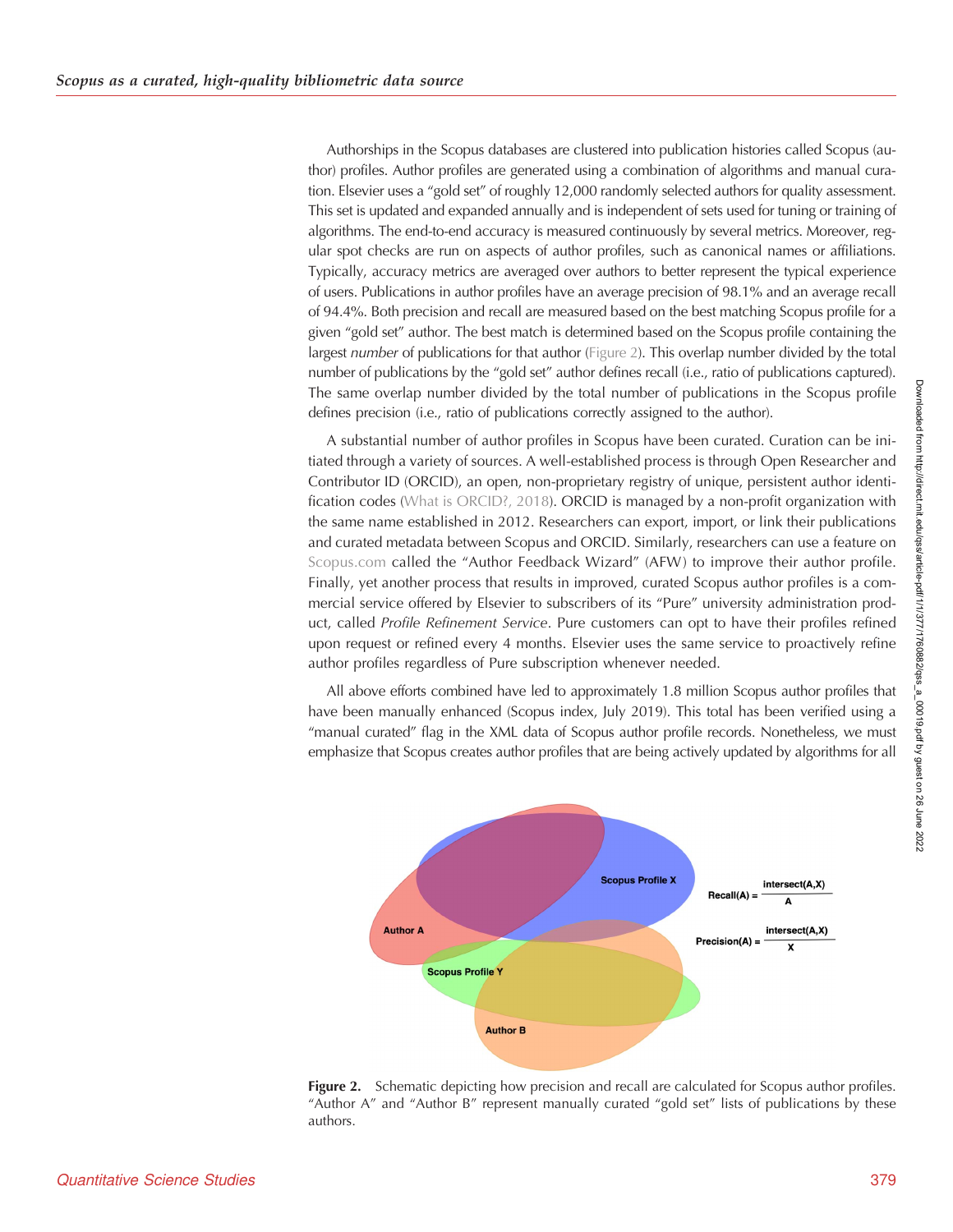authorships (of over 76 million publications) covered. Availability of author profiles throughout the corpus enables author level analytics and benchmarking across the database beyond subsample estimations. Moreover, Scopus author profiles are designed to be a complete publication history and so will not remove or hide select publications for personal gain (i.e., negatively impacting publications, such as retraction notices, errata, suspiciously funded). In fact, feedback that Elsevier receives is algorithmically and manually reviewed before changing any existing profile.

An important aspect of the Scopus database is the high coverage and availability of first names, even for relatively old records: from 25% of authorships in 1970–1974 and 52% between 1995–1999 to 82% of authorships in 2015–2019 [\(Figure 1\)](#page-1-0). This feature strengthens the disambiguation of authors and allows, for instance, gender-based longitudinal analyses that leverage first names ([Elsevier, 2017](#page-8-0); [Lerchenmueller & Sorenson, 2018](#page-8-0)). Another relevant aspect in the analytical context is the availability of author-affiliation links in publications throughout the database historically. This enables studies dealing with the mobility of researchers, by analyzing the author affiliations and how they change over time.

An important enrichment in the Scopus database is that of institution profiles, allowing different name variants and hierarchies of institutions to be curated in a similar fashion as authors, thereby allowing automated organizing of information where needed (via an advanced, proprietary, and highly accurate institutional profiling algorithm) and manual modification and instruction, where possible. In addition, the full text of articles sourced by Scopus is processed using natural language processing to identify potential references to funding acknowledgements.

To maintain Scopus as a high-quality data source and push the boundaries of quality forward, Scopus introduced internal review processes to constantly monitor preidentified areas of quality focus, such as processing, profile quality, and completeness and accuracy of source data. This allows the content team to identify early trends in the data and to monitor progress on key initiatives to increase quality. For instance, under this program, digital object identifier (DOI) completion rates went up from 87.8% at the start of the program to 99.8% in December 2018. The completeness was measured across a gold record set for which each should have a DOI. Other main focus areas where significant improvements have been made over the past few years, and where continuous investments are being made, are completeness of indexed publication records for the serial titles covered (by weekly comparisons against the CrossRef database), the removal of duplicate MedLine and Article in Press records, the correctness and completeness of citation links (by measuring against a gold set), of the author and institution profiles and publication record metadata (such as document type classifications, publication years, article numbers, country codes, and funding information), as well as improving the timeliness and currency of newly indexed content. These quality review processes employ machine learning approaches, supplemented with manual validation, and concern legacy content (i.e., content already indexed in Scopus) as well as continuously improving and fine-tuning the capturing procedures for newly indexed content.

In addition to expanding and enriching the content, as well as improving the timeliness of the database, a curated database such as Scopus requires re-evaluation of the appropriateness of new and already indexed titles on an ongoing basis. This is needed to exclude poor-quality journals and "predatory" journals and publishers, a relatively recent phenomenon that is a threat to the integrity of science, as well as an increasing challenge to all research publishing stakeholders: authors, editors, researchers, research institutions, funding bodies, research assessment bodies, and governments. To ensure that only the most reliable scientific articles and content are available in Scopus to each of these stakeholders and that the quality of the existing content is maintained, a rigorous process of continuous monitoring and re-evaluation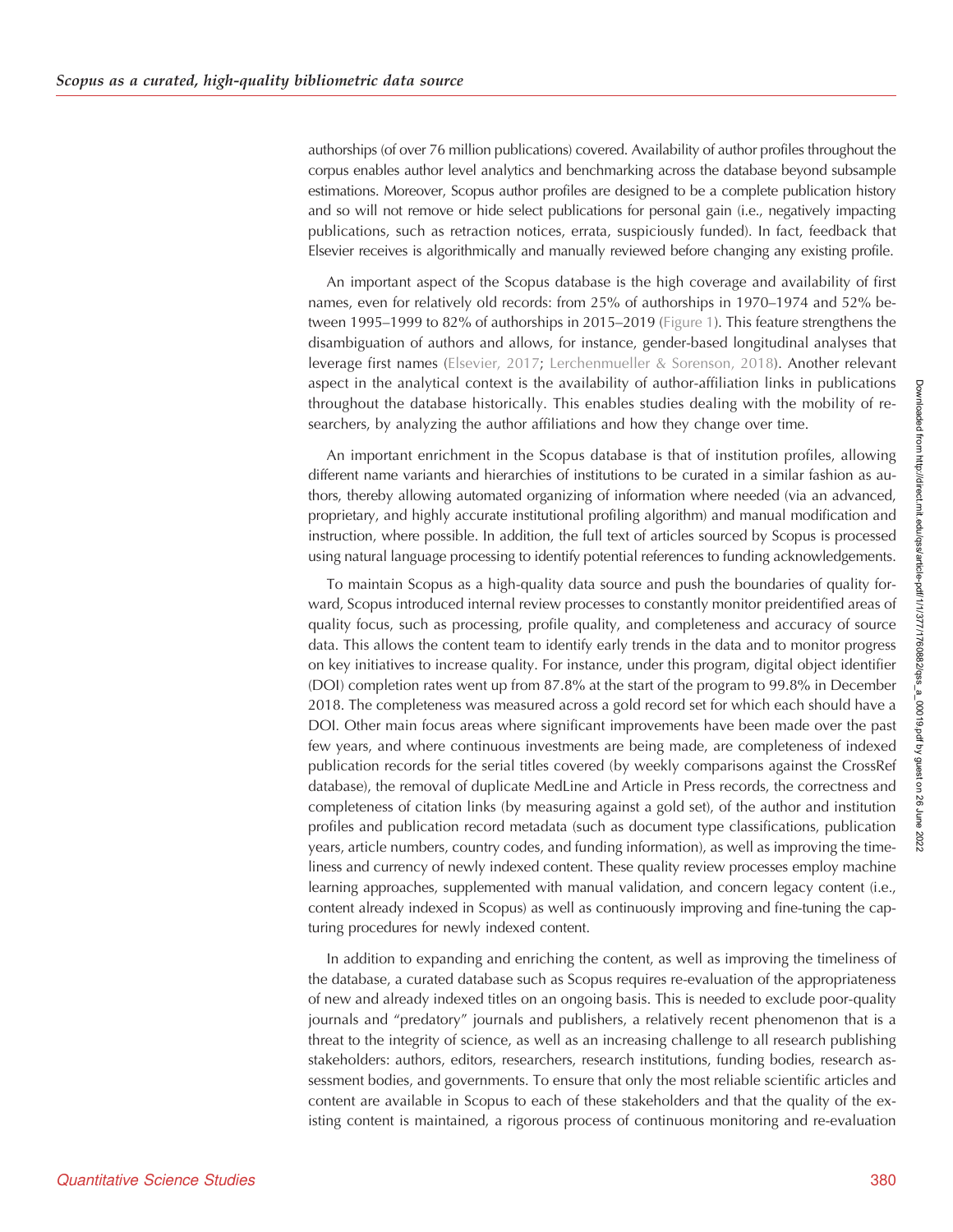has been installed. This means that titles that have been selected for inclusion in Scopus may be discontinued and no longer indexed going forward. There are three different identification techniques applied, using (a) external feedback (i.e., formally raised concerns about publication standards), (b) heuristics (metrics) to flag underperforming journals, and (c) a machine learning approach to flag outlier behavior, which each lead to titles being tagged for re-evaluation. The ultimate decision to (de)select content lies with the external and independent Scopus CSAB (for full details, please see [Elsevier, 2019b;](#page-8-0) [Holland, Brimblecombe, Meester, & Steiginga, 2019\)](#page-8-0). For publications of which the CSAB determines they no longer meet the quality standards for inclusion in Scopus, indexing of new content is discontinued, but content already indexed remains in Scopus, to ensure the integrity of the scientific record as well the stability and consistency of research trend analytics.

#### 2. SUPPORT FOR LARGE-SCALE ANALYSES

Since its official launch in 2004, Scopus has been used globally in many large-scale analyses. There are three types of large studies where Scopus data are used in a central role.

The first group of large-scale analyses deals with national research assessments. The first national assessment supported by Scopus was the Excellence in Research for Australia (ERA) of the Australian Research Council (ARC) in 2010, later repeated in 2012 and 2015. The first edition of the Research Excellence Framework (REF 2014) national assessment in the UK also used Scopus data. The REF 2014 was held by the Higher Education Funding Council for England (HEFCE) and the funding bodies for Scotland, Wales, and Northern Ireland. Up to four research outputs per active researcher were submitted by the UK's Higher Education Institutions (HEIs) and matched to the corresponding records in Scopus for 11 out of 36 "units of assessment" (UoAs; i.e., broad subject areas). For each of these 11 UoAs, Scopus citation counts of the submitted outputs were compared with that UoA's citation benchmarks (also obtained from Scopus as contextual data) and used as an additional assessment criterion by the REF's expert panels, besides peer review of the scientific content of the outputs. Prior to the announcement of the REF 2014 assessment results by HEFCE, the REF Results Analysis Tool provided by Elsevier allowed the UK's HEIs to compare and evaluate their own REF performance across several benchmarks and metrics. More examples of national assessments where Scopus data were used include the 2013–2014 assessment in Portugal held by the FCT ("Fundação para a Ciência e a Technologia"), the ASN ("Abilitazione Scientifica Nazionale") national accreditation rounds (2012–2013, 2016–2018, and 2018–2020), VQR ("Valutazione della Qualità della Ricerca") national assessment in Italy (2012–2013, 2016–2017), and National University Corporation Evaluation (NUCE) national assessment in Japan held in 2016–2017 and to be held in 2020 by the National Institution for Academic Degrees and Quality Enhancement of Higher Education (NIAD-QE).

A second type of analysis supported by Scopus data is government science policy evaluations. The UK department of Business, Innovation and Skills (BIS) commissioned a report that entailed a comparative study of the UK's international research base, in 2011 [\(Elsevier, 2011](#page-8-0)) and 2013 [\(Elsevier,](#page-8-0) [2013](#page-8-0)). In 2016, another refresh of this report was issued by the newly renamed Department for Business, Energy, & Industrial Strategy (BEIS) [\(Elsevier, 2016](#page-8-0)). More examples of the use of Scopus data for research policy reports include those of the European Research Council (ERC) and other large government bodies, often dealing with program evaluations and research landscape analyses. Many of these evaluations include different data sources of various types (macroeconomic data, for instance), as well as deep qualitative evaluations in which Elsevier works in consortia.

As a further example of this second type of analysis, Scopus data have also been used in the production of bibliometric indicators for the US National Science Foundation's Science and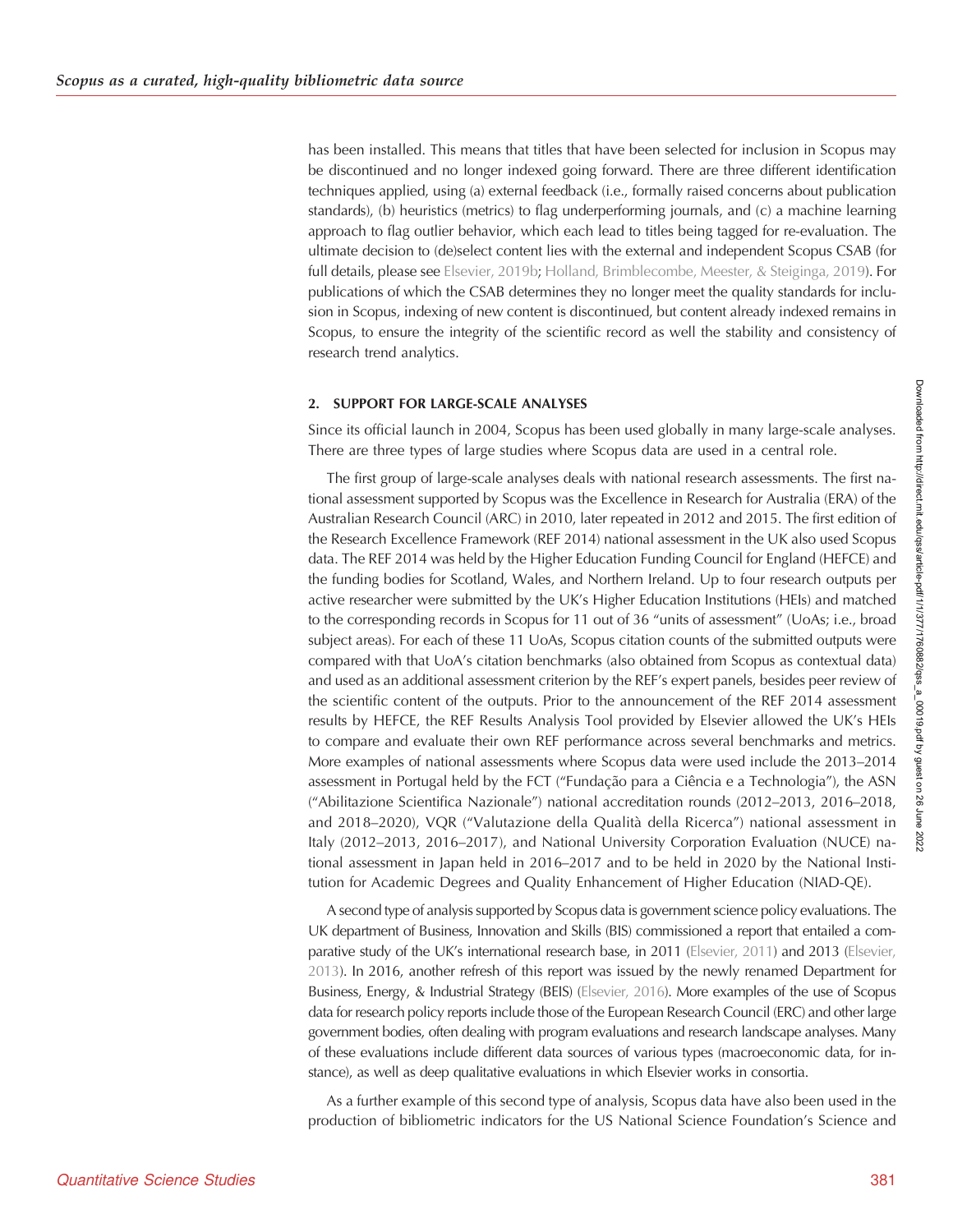Engineering Indicators (SEI), for the 2016 [\(National Science Board, 2016](#page-9-0)) and 2018 [\(National](#page-9-0) [Science Board, 2018](#page-9-0)) editions, and will be used in future editions of the SEI reports up to 2022. Scopus data are also the source of bibliometric indicators for the European Research Area in the context of the 2010–2014 study "Analysis and Regular Update of Bibliometric Indicators for the European Commission" [\(Science-Metrix, 2014\)](#page-9-0) and have recently been selected for the continuation and improvement of this study, now called "Provision and Analysis of Key Indicators in Research and Innovation," for the three coming years.

The third type of analysis is that of university rankings. University rankings are often composed of combinations of evaluations for which only part is a bibliometric resource. Different ranking bodies have variations of subjective and objective data sources to provide ranked lists of universities. These rankings and the media attention they draw provide a platform for academia to engage with the public. Elsevier provides publication output, citation, and international collaboration data from Scopus for each university to organizations in the field of university rankings. These include the World University Rankings and its various derived Regional, Global Subject, Young University, and World Reputation Rankings, as well as the Wall Street Journal/THE College Rankings, which are all issued by Times Higher Education (THE, since 2014); and the World University Rankings and its various derived rankings issued by Quacquarelli Symonds (QS, since 2015); as well as various other regional and subjectspecific rankings, such as the Best Chinese Universities Ranking issued by ShanghaiRanking Consultancy (since 2015), Perspektywy in Poland, Maclean's in Canada, National Institutional Ranking Framework (NIRF) in India, the Financial Times Global MBA Ranking, and the Frankfurter Allgemeine Zeitung Economists Ranking in Germany.

The large-scale analyses supported by Scopus are reports in the government and commercial space. In contrast to peer-reviewed scientific studies, where the focus is on access to the data and open reproducibility of results, reports in the evaluation space focus on accountability. Key aspects in those engagements are therefore about how data providers deal with quality concerns, quality assurance, and risk mitigation. For instance, what is the process and timeline in case content is identified as missing?

## 3. DATA AVAILABILITY FOR RESEARCH

Next to the aim of supporting the academic community with robust results using reliable data in the analyses mentioned, providing access to raw data is an essential component in securing advancement of the bibliometric field. Until 2014, Elsevier supported bibliometricians with data using the Elsevier Bibliometric Research Program (EBRP). The program provided precompiled data sets to researchers, after a scientific board reviewed and approved a submitted proposal. Its aim was to enable external research groups or individual researchers in the field of bibliometrics and quantitative research assessment to carry out strategic research using Elsevier data and to present the outcomes in peer-reviewed journal papers and at international conferences.

Since 2014, application programming interfaces (APIs) have taken over the role of providing access to raw data, allowing free use for scientific purposes, such as the text-and-data-mining resources [\(Elsevier, 2019c](#page-8-0)) and Scopus APIs for academic research purposes ([Elsevier,](#page-8-0) [2019a\)](#page-8-0). Use of the APIs does not require a Scopus subscription<sup>1</sup>; without a subscription, users will have limited access to basic metadata for most citation records, as well as to basic search functionality. Full access to Scopus APIs is only granted to subscribers of Scopus.

<sup>1</sup> [https://dev.elsevier.com/sc\\_apis.html.](https://dev.elsevier.com/sc_apis.html)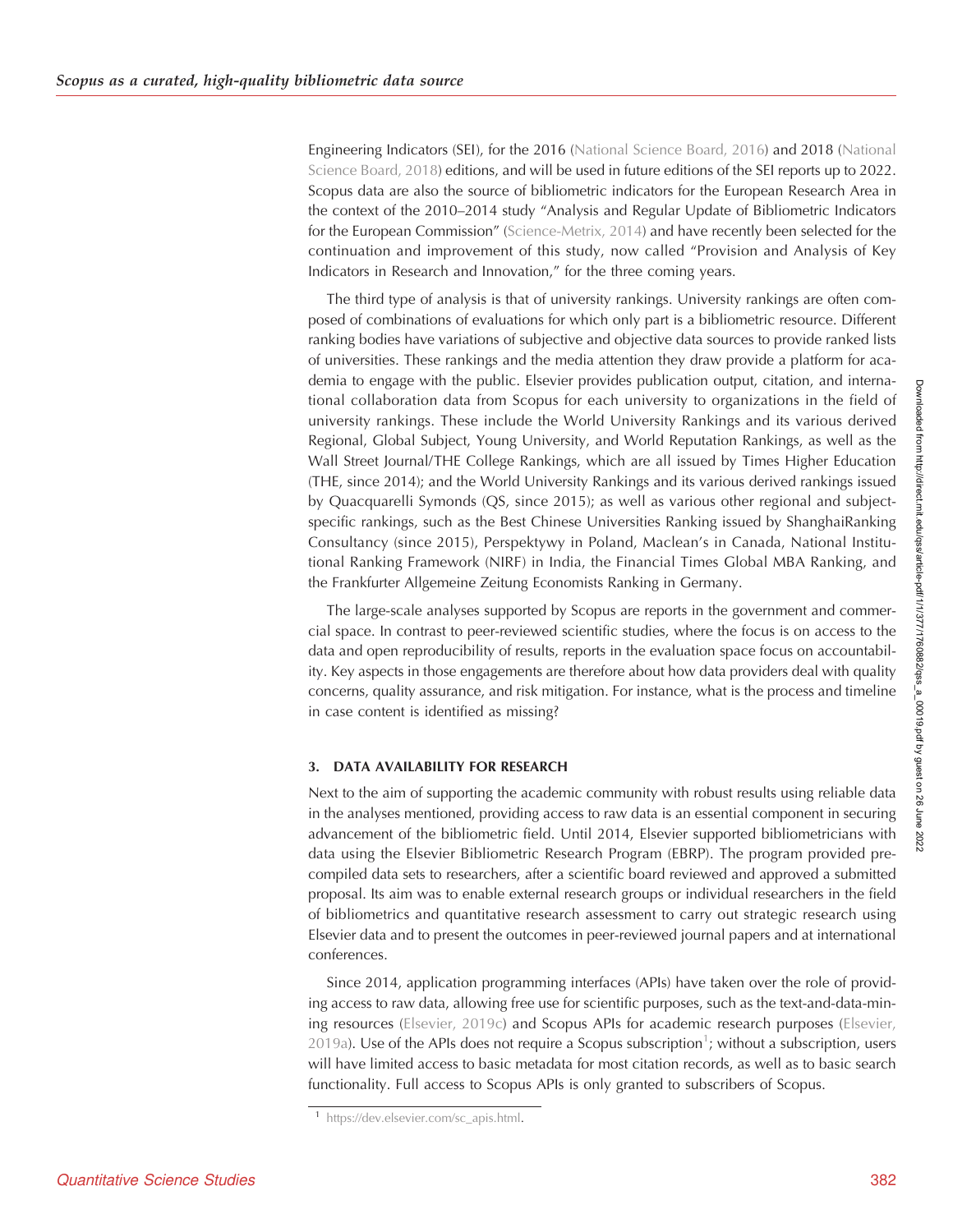In addition, Scopus data have been available in bulk for research groups. Research groups working with bulk Scopus data include CWTS [\(CWTS, 2019\)](#page-8-0), SciMago [\(Scimago Lab, 2019\)](#page-9-0), DZHW [\(DZHW, 2019](#page-8-0)), SciTech Strategies ([SciTech Strategies, 2018](#page-9-0)), and others through tailored agreements that have been established between these groups and Elsevier.

The mission of the International Center for the Study of Research (ICSR) is to advance research evaluation in all fields of knowledge production. To foster this development, the ICSR provides access to a working environment where new ideas and hypotheses can be tested against high-quality, large data sets. This platform, offering a virtual laboratory, will allow researchers to collaboratively develop indicators and methodologies. Elsevier is providing computational access to Scopus data for research purposes on this platform, free of charge. This will also enhance the reproducibility of scientometric studies, by enabling other researchers to verify published research findings using the same data set and methodologies with shared code. Researchers can use the environment for such academic, noncommercial purposes, and access will be organized by the ICSR to review submitted proposals for use of the lab as well as actively reaching out to researchers to collaboratively work on specific research problems. The platform allows researchers to create and extract aggregate derivatives that can be published as part of their work, under the condition that the source of the data is acknowledged. At the moment of writing, this platform is not yet publicly available and will be announced through the ICSR website ([International Center for the Study of Research, 2019](#page-8-0)).

#### 4. EXAMPLES OF STUDIES USING SCOPUS DATA

Scopus data have been used as a source for many types of different bibliometric studies. The different quality properties of Scopus described support different types of analyses.

For instance, there are studies on mobility, using Scopus' unique historic author-affiliation records, such as by Caroline Wagner and Koen Jonkers on international collaboration, mobility, and openness ([Wagner & Jonkers, 2017\)](#page-9-0), funding and collaboration ([Leydesdorff, Bornmann, &](#page-9-0) [Wagner, 2019\)](#page-9-0), and author ([Pina, Barac, Buljan, Grimaldo, & Maru](#page-9-0)šic, 2019) and institutional [\(Lee, 2012](#page-8-0)) collaboration networks. Another example of author-mobility analyses can be found in a bibliometric study to measure knowledge transfer [\(Aman, 2018](#page-8-0)). The mobility analysis using Scopus author profiles also informs the research policy of governments, such as through the European Commission's Joint Research Center (JRC) report on the rise of China as an industrial and innovation powerhouse ([Preziosi et al., 2019](#page-9-0)).

In addition, Scopus' availability of author first names historically, combined with author profiling, enables studies using author gender assignments: for example, "The gender gap in early-career transitions in the life sciences" [\(Lerchenmueller & Sorenson, 2018\)](#page-8-0) and "Gender differences in research areas, methods and topics: Can people and thing orientations explain the results?" [\(Thelwall, Bailey, Tobin, & Bradshaw, 2019](#page-9-0)). In addition, Scopus author profiles have been used to study the recent phenomenon of hyperprolific authorships ([Ioannidis,](#page-8-0) [Klavans, & Boyack, 2018](#page-8-0)) and for an author database of highly cited researchers [\(Ioannidis,](#page-8-0) [Baas, Klavans, & Boyack, 2019](#page-8-0); [Van Noorden & Singh Chawla, 2019\)](#page-9-0).

There are also examples of studies using the full Scopus database to build new algorithms: Richard Klavans and Kevin Boyack developed algorithms on top of the database, resulting in Topics of Prominence ([Klavans & Boyack, 2017\)](#page-8-0), which are now prominently displayed in Elsevier's SciVal research performance product (which uses Scopus data as one of its data sources).

In the more traditional sense of bibliometric analysis, there are many studies available around citation analysis and correlations, such as on the influence of highly cited articles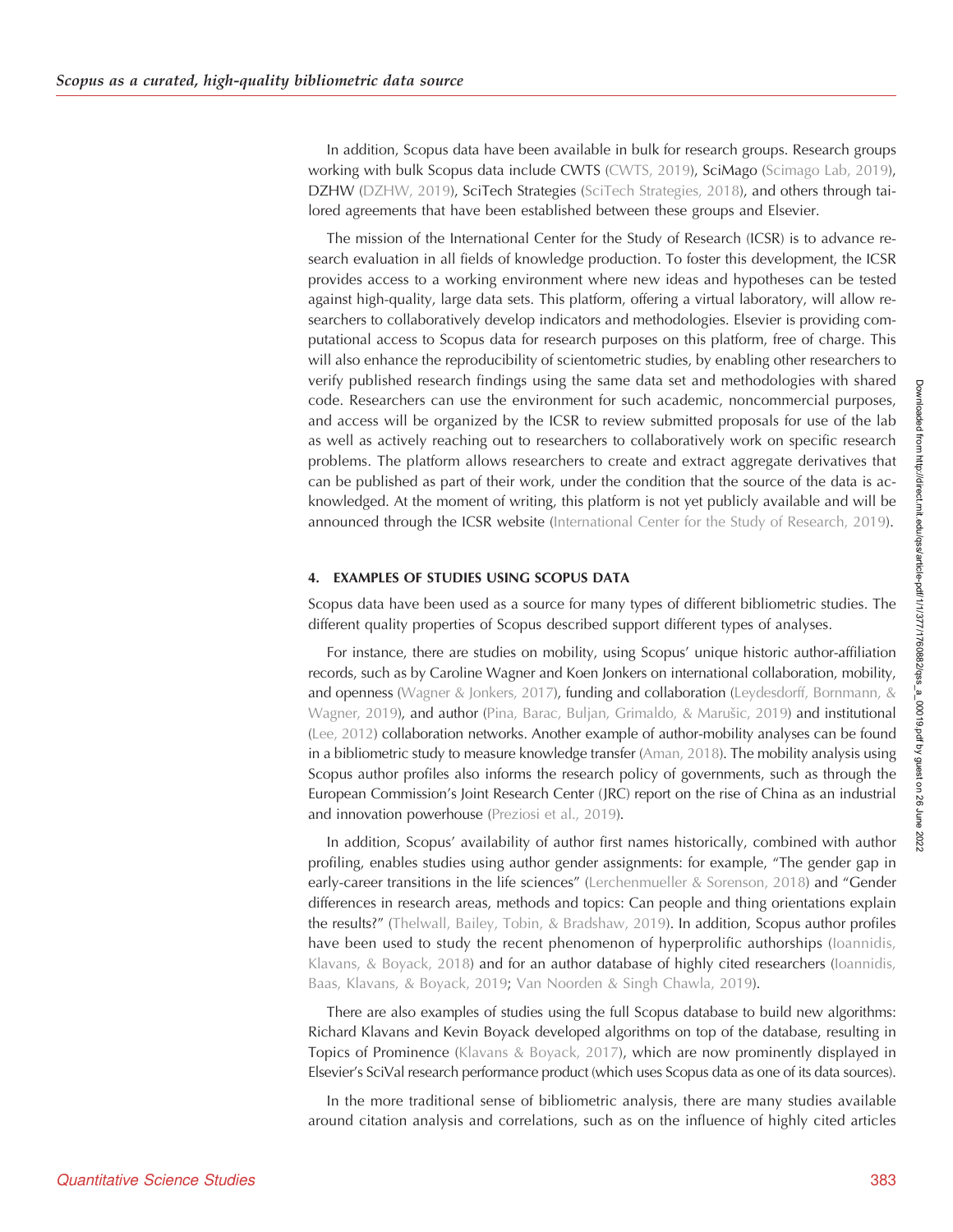on indicators ([Thelwall, 2019;](#page-9-0) [Thelwall & Fairclough, 2015\)](#page-9-0), on correlation between citations and Mendeley readership ([Maflahi & Thelwall, 2016;](#page-9-0) [Thelwall & Wilson, 2016\)](#page-9-0), on journal usage [\(Schloegl & Gorraiz, 2010](#page-9-0)), and studies revisiting bibliometric laws ([Thelwall & Wilson,](#page-9-0) [2014\)](#page-9-0). Scopus data were also used to analyze initiatives in open science, particularly open access [\(Solomon, Laakso, & Björk, 2013](#page-9-0)), citizen science [\(Follett & Strezov, 2015](#page-8-0)) and new tools in the scientific space, such as ResearchGate ([Thelwall & Kousha, 2017\)](#page-9-0). They have been used to evaluate the fate of rejected manuscripts ([Bornmann et al., 2009\)](#page-8-0), to investigate potential citation manipulation by reviewers [\(Baas & Fennell, 2019;](#page-8-0) [Singh Chawla, 2019](#page-9-0)) and to study the development of multidisciplinarity ([Levitt & Thelwall, 2008](#page-8-0)). At present, Scopus data are used for bibliometric analysis to inform the EU Open Science Monitor [\(The Lisbon](#page-9-0) [Council, CWTS, & Esade, 2018\)](#page-9-0).

Another form of common analysis performed using Scopus data is around network visualization and spatial bibliometrics [\(Bornmann & De Moya Anegón, 2019;](#page-8-0) [Bornmann & Waltman,](#page-8-0) [2011;](#page-8-0) [Leydesdorff & Persson, 2010;](#page-8-0) [Mutz, Bornmann, de Moya Anegón, & Stefaner, 2014](#page-9-0)) as well as research building new visualization techniques ([Leydesdorff, 2010](#page-8-0); [Mischo &](#page-9-0) [Schlembach, 2018](#page-9-0)).

#### 5. WHAT CAN WE LEARN FROM SCOPUS DATA, TOGETHER?

In the preceding sections, we have outlined some of the concrete ways in which Scopus data have been used for large-scale evaluative studies (typically at the national or institutional levels) and for exploratory work leading to a plethora of papers on aspects as diverse as topic detection, researcher mobility, and data visualization techniques. But the potential of Scopus to uncover and understand the fundamental forces that drive human knowledge creation through the research endeavor may be limited only by our capability to ask the right questions. How do career paths form and change for individual researchers through space and time? Can we follow people as they develop from "apprentice" to "master" and understand the drift in their topical focus, collaborative patterns, geolocation, and research impact (by citation-based indicators or other means) through careers that may be either very short or very long? Can we identify the conditions that, near the beginning of a research career, predict a long and successful contribution to the knowledge front? And those conditions that foreshadow an early exit from the world of (academic) research? Going beyond Scopus, can we use standardized researcher identifiers, such as ORCID, connected to nonresearch online personas, such as LinkedIn, to pinpoint the exit of trained researchers from publication-centric roles (largely within or adjacent to academia) into careers in organizations in the commercial or charitable sectors? What is the influence of gender, nationality, and early-career mentoring on these outcomes, and how much remains unexplained? Is a career in research more likely the result of persistence or of good fortune—and what does this mean for the development of better and fairer evaluative structures in research? Finally, what are the implications of the answers to these questions for all the actors in research, from educators to public policy experts and from university career advisors to researchers themselves?

This single example shows that those who create and those who use Scopus suffer no lack of imagination to ask challenging questions, and Scopus itself offers a firm base on which to begin seeking answers. The remaining piece of the puzzle is a collective one: How can the bibliometric research community and the creators of Scopus best come together to address these challenges together? In June 2019, the ICSR ([International Center for the Study of](#page-8-0) [Research, 2019](#page-8-0)) was launched, with a wide-ranging brief and the support of an advisory board, including experts in research policy, research evaluation, and bibliometrics, to be a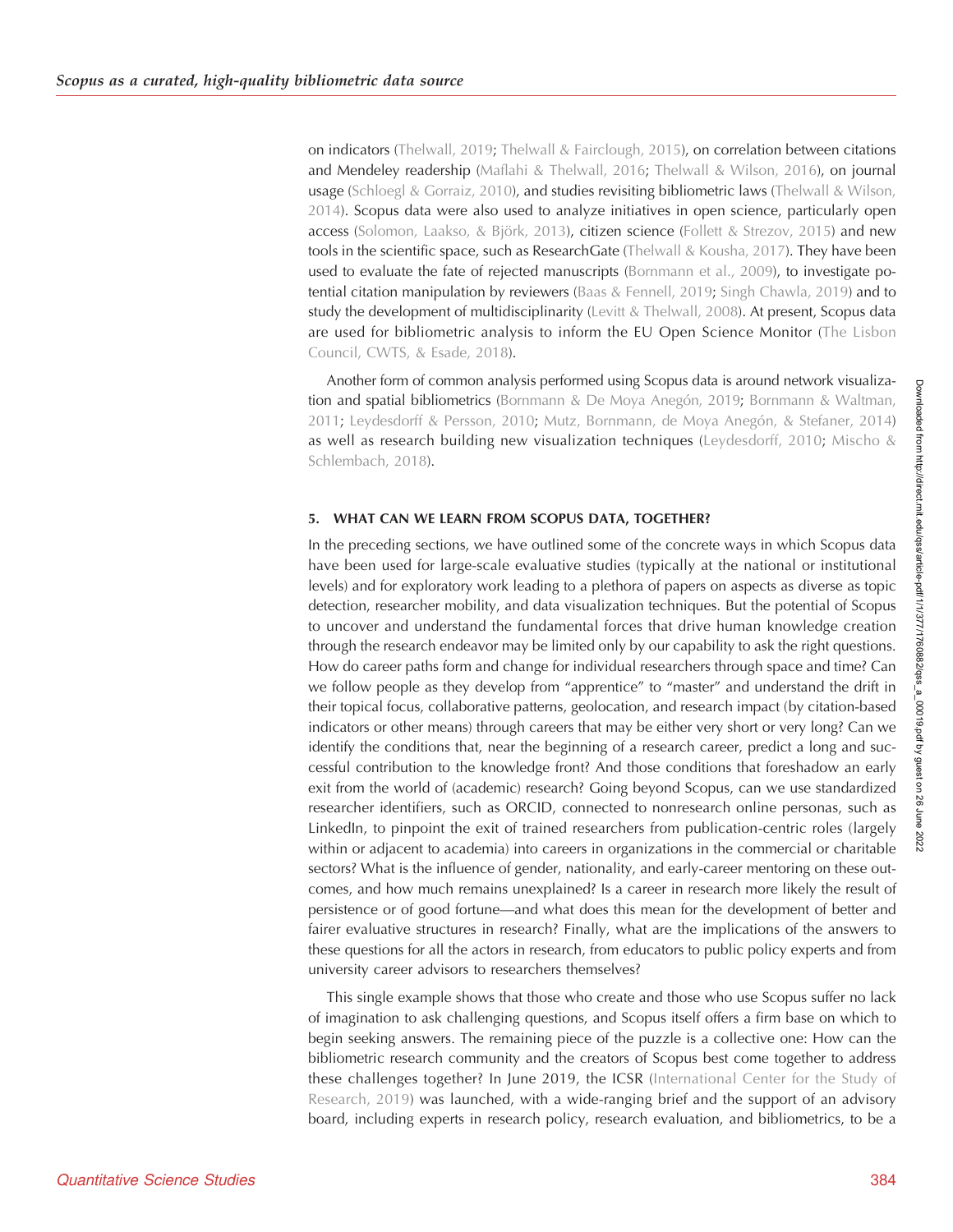<span id="page-8-0"></span>place where a dialogue can happen and research of great interest and importance can be pursued—together. Elsevier, Scopus and the ICSR do not see themselves as apart from the world of research but as *part of it*, and this spirit will inform our work for many years to come.

#### ACKNOWLEDGMENTS

The authors wish to express their gratitude to Elsevier colleague Roy Boverhof, who provided the design of the charts in [Figure 1](#page-1-0).

## COMPETING INTERESTS

The authors of this paper are Elsevier employees. Elsevier runs Scopus, which is the database discussed in this article.

#### REFERENCES

- Aman, V. (2018). A new bibliometric approach to measure knowledge transfer of internationally mobile scientists. Scientometrics, 117(1), 227–247. <https://doi.org/10.1007/s11192-018-2864-x>
- Baas, J., & Fennell, C. (2019). When peer reviewers go rogue estimated prevalence of citation manipulation by reviewers based on the citation patterns of 69,000 reviewers. ISSI 2019, September 2–5, 2019, Rome, Italy <https://www.issi2019.org/>. Retrieved from <https://ssrn.com/abstract=3339568>
- Berkvens, P. (2012). Scopus custom data documentation. Retrieved from [https://p.widencdn.net/mrbekb/Scopus\\_Custom\\_Data\\_](https://p.widencdn.net/mrbekb/Scopus_Custom_Data_Documentation_Version9) [Documentation\\_Version9](https://p.widencdn.net/mrbekb/Scopus_Custom_Data_Documentation_Version9)
- Bornmann, L., & De Moya Anegón, F. (2019). Hot and cold spots in the US research: A spatial analysis of bibliometric data on the institutional level. Journal of Information Science, 45(1), 84–91. <https://doi.org/10.1177/0165551518782829>
- Bornmann, L., & Waltman, L. (2011). The detection of "hot regions" in the geography of science—A visualization approach by using density maps. Journal of Informetrics, 5(4), 547–553. <https://doi.org/10.1016/j.joi.2011.04.006>
- Bornmann, L., Marx, W., Schier, H., Rahm, E., Thor, A., & Daniel, H.-D. (2009). Convergent validity of bibliometric Google Scholar data in the field of chemistry—Citation counts for papers that were accepted by Angewandte Chemie International Edition or rejected but published elsewhere, using Google Scholar, Science Citation Index, Scopus, and Chemical Abstracts. Journal of Informetrics, 3(1), 27–35. <https://doi.org/10.1016/j.joi.2008.11.001>
- CWTS. (2019). CWTS Journal Indicators. Retrieved from [http://](http://www.journalindicators.com/) [www.journalindicators.com/](http://www.journalindicators.com/)
- DZHW. (2019). Competence centre for bibliometrics. Retrieved from [https://www.dzhw.eu/en/forschung/projekt?pr\\_id=484](https://www.dzhw.eu/en/forschung/projekt?pr_id=484)
- Elsevier. (2011). International comparative performance of the UK research base—2011. Retrieved from [https://www.elsevier.com/](https://www.elsevier.com/research-intelligence/resource-library/international-comparative-performance-of-the-uk-research-base-2011) [research-intelligence/resource-library/international-comparative](https://www.elsevier.com/research-intelligence/resource-library/international-comparative-performance-of-the-uk-research-base-2011)[performance-of-the-uk-research-base-2011](https://www.elsevier.com/research-intelligence/resource-library/international-comparative-performance-of-the-uk-research-base-2011)
- Elsevier. (2013). International comparative performance of the UK research base—2013. Retrieved from [https://www.elsevier.com/](https://www.elsevier.com/research-intelligence/research-initiatives/BIS2013) [research-intelligence/research-initiatives/BIS2013](https://www.elsevier.com/research-intelligence/research-initiatives/BIS2013)
- Elsevier. (2016). International comparative performance of the UK research base—2016. Retrieved from [https://www.elsevier.com/](https://www.elsevier.com/research-intelligence/research-initiatives/beis2016) [research-intelligence/research-initiatives/beis2016](https://www.elsevier.com/research-intelligence/research-initiatives/beis2016)
- Elsevier. (2017). Gender in the global research landscape. Amsterdam: Elsevier. Retrieved from [https://www.elsevier.com/](https://www.elsevier.com/research-intelligence/resource-library/ty/gender-in-the-global-research-landscape) [research-intelligence/resource-library/ty/gender-in-the-global](https://www.elsevier.com/research-intelligence/resource-library/ty/gender-in-the-global-research-landscape)[research-landscape](https://www.elsevier.com/research-intelligence/resource-library/ty/gender-in-the-global-research-landscape)
- Elsevier. (2019a). Academic research. Retrieved from [https://dev.](https://dev.elsevier.com/academic_research_scopus.html) [elsevier.com/academic\\_research\\_scopus.html](https://dev.elsevier.com/academic_research_scopus.html)
- Elsevier. (2019b). Content—how Scopus works. Retrieved from [https://www.elsevier.com/solutions/scopus/how-scopus-works/](https://www.elsevier.com/solutions/scopus/how-scopus-works/content) [content](https://www.elsevier.com/solutions/scopus/how-scopus-works/content)
- Elsevier. (2019c). Text and data mining policy. Retrieved from <https://www.elsevier.com/about/policies/text-and-data-mining>
- Follett, R., & Strezov, V. (2015). An analysis of citizen science based research: Usage and publication patterns. PLoS ONE. <https://doi.org/10.1371/journal.pone.0143687>
- Holland, K., Brimblecombe, P., Meester, W. J., & Steiginga, S. (2019). The importance of high-quality content: Curation and re-evaluation in Scopus. Elsevier. Retrieved from [https://www.](https://www.elsevier.com/research-intelligence/resource-library/scopus-high-quality-content) [elsevier.com/research-intelligence/resource-library/scopus-high](https://www.elsevier.com/research-intelligence/resource-library/scopus-high-quality-content)[quality-content](https://www.elsevier.com/research-intelligence/resource-library/scopus-high-quality-content)
- International Center for the Study of Research. (2019). Retrieved from <https://www.elsevier.com/icsr>
- Ioannidis, J. P., Klavans, R., & Boyack, K. B. (2018). Thousands of scientists publish a paper every five days. Nature, 561, 167–169. <https://doi.org/10.1038/d41586-018-06185-8>
- Ioannidis, J., Baas, J., Klavans, R., & Boyack, K. (2019). A standardized citation metrics author database annotated for scientific field. PLOS Biology, 17(8), e3000384. [https://doi.org/10.1371/](https://doi.org/10.1371/journal.pbio.3000384) [journal.pbio.3000384](https://doi.org/10.1371/journal.pbio.3000384)
- Klavans, R., & Boyack, K. W. (2017). Research portfolio analysis and topic prominence. Journal of Informetrics. [https://doi.org/](https://doi.org/10.1016/j.joi.2017.10.002) [10.1016/j.joi.2017.10.002](https://doi.org/10.1016/j.joi.2017.10.002)
- Lee, D. S. (2012). Collaboration network patterns and research performance: The case of Korean public research institutions. Scientometrics, 91(3), 925-942. [https://doi.org/10.1007/s11192-](https://doi.org/10.1007/s11192-011-0602-8) [011-0602-8](https://doi.org/10.1007/s11192-011-0602-8)
- Lerchenmueller, M. J., & Sorenson, O. (2018). The gender gap in early career transitions in the life sciences. Research Policy, 47(6), 1007–1017. <https://doi.org/10.1016/j.respol.2018.02.009>
- Levitt, J. M., & Thelwall, M. (2008). Is multidisciplinary research more highly cited? A macrolevel study. Journal of the American Society for Information Science and Technology, 59(12), 1973–1984. [https://doi.](https://doi.org/10.1002/asi.20914) [org/10.1002/asi.20914](https://doi.org/10.1002/asi.20914)
- Leydesdorff, L. (2010). Journal maps on the basis of Scopus data: A comparison with the Journal Citation Reports of the ISI. Journal of the American Society for Information Science and Technology, 61(2), 352–369. <https://doi.org/10.1002/asi.21250>
- Leydesdorff, L., & Persson, O. (2010). Mapping the geography of science: Distribution patterns and networks of relations among